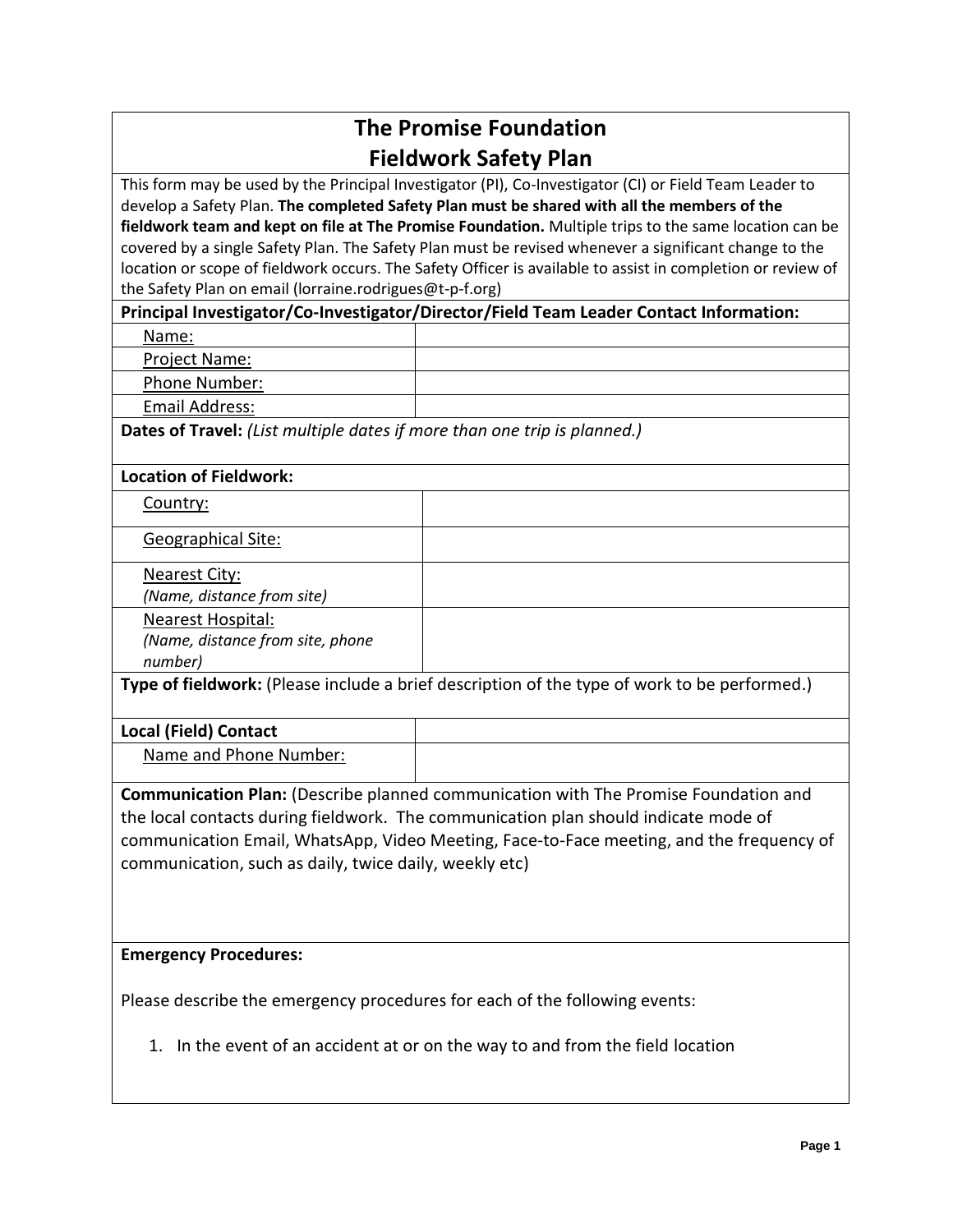2. The Foundation adopts the WHO definition of close contact which is defined as anyone who has direct contact or was within 1 meter for at least 15 minutes with a person infected with the virus that causes COVID 19, even if the person did not have symptoms [\[WHO definition\]](https://www.who.int/news-room/q-a-detail/coronavirus-disease-covid-19-contact-tracing#:~:text=A%20contact%20is%20defined%20as,did%20not%20have%20symptoms.)

In the event of a field worker coming in close contact with persons at the field location who have tested positive with COVID 19 or have suspected Covid-19 symptoms

3. In the event of a fire or other natural or man-made disaster at field location

**First Aid Training:** (Please list any team members who are trained in first aid and the type of training received.)

**Physical Demands:** (Please list any physical demands required for this field research; e.g., climbing, extensive walking, extreme heat, extreme cold.)

**Risk Assessment**: Please list identified risks associated with the activity or the physical environment (e.g., extreme heat or cold, wild animals, endemic diseases, travel risks, rough terrain, firearms, explosives, violence). List appropriate measures to be taken to reduce the risks. *Add additional rows or include a separate sheet if necessary.*

| <b>Identified Risks</b> |                                                                                            | <b>Controls</b> |
|-------------------------|--------------------------------------------------------------------------------------------|-----------------|
|                         | 1. Field worker                                                                            |                 |
|                         | succumbing to heat<br>exhaustion                                                           |                 |
|                         | 2. Accidental injury while<br>travelling to and from<br>the field or at the field<br>site. |                 |
| 3.                      | Exposure to COVID-19                                                                       |                 |
|                         | 4. Exposure to other<br>communicable diseases<br>(cholera, typhoid)                        |                 |
| 5.                      | Inadvertently<br>transmitting<br>communicable disease                                      |                 |
|                         | 6. Man-made disaster at<br>site (fire, chemical spill,<br>road hazards)                    |                 |
|                         | 7. Attack by animals (dogs,<br>cows, snakes)                                               |                 |